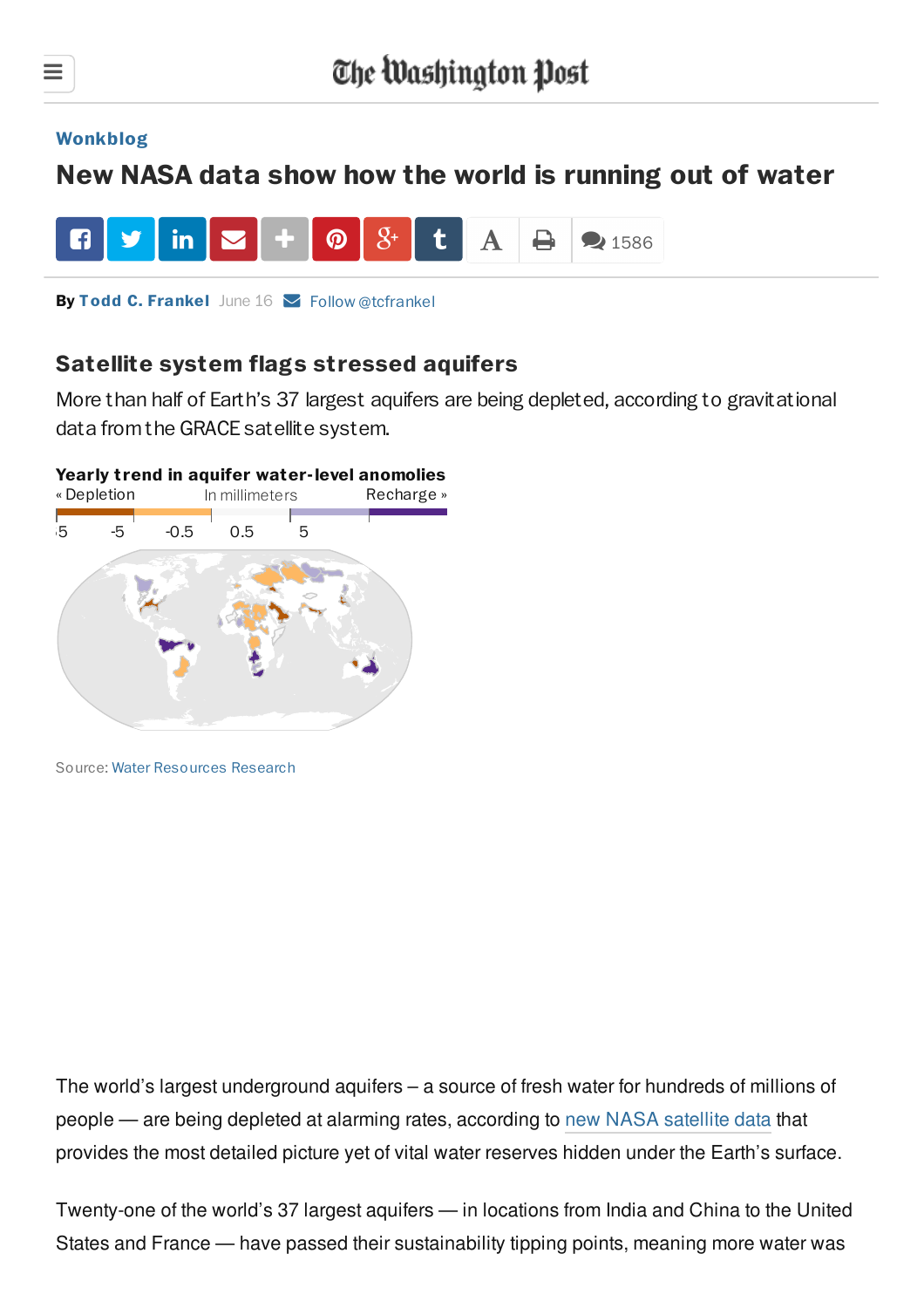removed than replaced during the decade-long study period, researchers announced Tuesday. Thirteen aquifers declined at rates that put them into the most troubled category. The researchers said this indicated a long-term problem that's likely to worsen as reliance on aquifers grows.

Scientists had long suspected that humans were taxing the world's underground water supply, but the NASA data was the first detailed assessment to demonstrate that major aquifers were indeed struggling to keep pace with demands from agriculture, growing populations, and industries such as mining.

"The situation is quite critical," said Jay Famiglietti, senior water scientist at NASA's Jet Propulsion Laboratory in California and principal investigator of the University of California Irvine-led studies.

Underground aquifers supply 35 percent of the water used by humans worldwide. Demand is even greater in times of drought. Rain-starved California is currently tapping aquifers for 60 percent of its water use as its rivers and above-ground reservoirs dry up, a steep increase from the usual 40 percent. Some expect water from aquifers will account for virtually every drop of the state's fresh water supply by year end.

## *[Rich [Californians](https://www.washingtonpost.com/national/rich-californians-youll-have-to-pry-the-hoses-from-our-cold-dead-hands/2015/06/13/fac6f998-0e39-11e5-9726-49d6fa26a8c6_story.html) balk at limits: 'We're not all equal when it comes to water']*

The aquifers under the most stress are in poor, densely populated regions, such as northwest India, Pakistan and North Africa, where alternatives are limited and water shortages could quickly lead to instability.

The researchers used NASA's GRACE satellites to take precise measurements of the world's groundwater aquifers. The satellites detected subtle changes in the Earth's gravitational pull, noting where the heavier weight of water exerted a greater pull on the orbiting spacecraft. Slight changes in aquifer water levels were charted over a decade, from 2003 to 2013.

"This has really been our first chance to see how these large reservoirs change over time," said Gordon Grant, a research hydrologist at Oregon State University, who was not involved in the studies.

But the NASA satellites could not measure the total capacity of the aquifers. The size of these tucked-away water supplies remains something of a mystery. Still, the satellite data indicated that some aquifers may be much smaller than previously believed, and most estimates of aquifer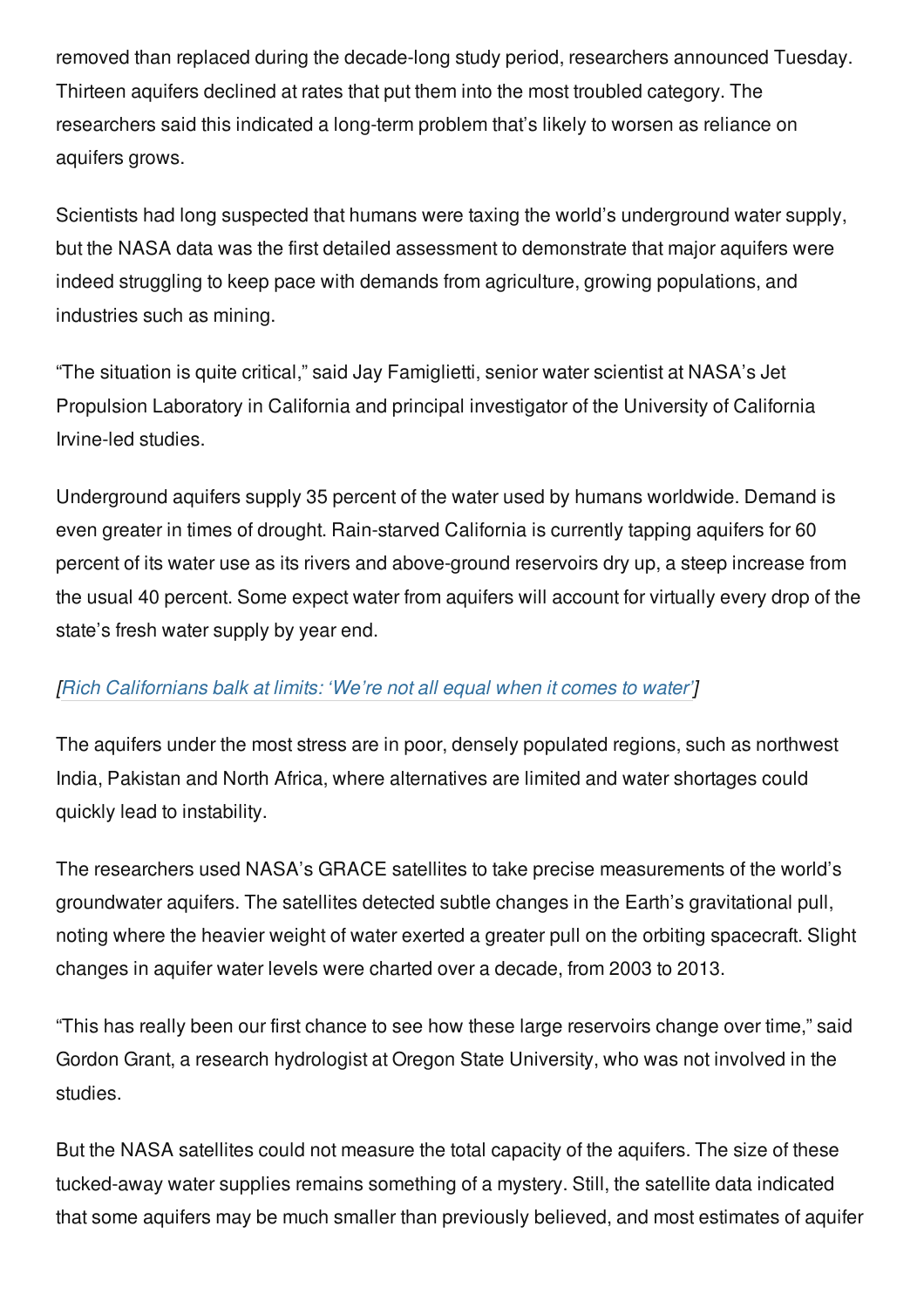reserves have "uncertainty ranges across orders of magnitude," according to the [research](http://onlinelibrary.wiley.com/doi/10.1002/2015WR017351/abstract).

Aquifers can take thousands of years to fill up and only slowly recharge with water from snowmelt and rains. Now, as drilling for water has taken off across the globe, the hidden water reservoirs are being stressed.

"The water table is dropping all over the world," Famiglietti said. "There's not an infinite supply of water."

## *[California's water woes primed to get worse as [groundwater](https://www.washingtonpost.com/business/economy/californias-water-woes-primed-to-get-worse-as-groundwater-is-drained/2015/04/02/bb6d2b0e-d965-11e4-b3f2-607bd612aeac_story.html) is drained]*

The health of the world's aquifers varied widely, mostly dependent on how they were used. In Australia, for example, the Canning Basin in the country's western end had the third-highest rate of depletion in the world. But the Great Artesian Basin to the east was among the healthiest.

The difference, the studies found, is likely attributable to heavy gold and iron ore mining and oil and gas exploration near the Canning Basin. Those are water-intensive activities.

The world's most stressed aquifer — defined as suffering rapid depletion with little or no sign of recharging — was the Arabian Aquifer, a water source used by more than 60 million people. That was followed by the Indus Basin in India and Pakistan, then the Murzuk-Djado Basin in Libya and Niger.

California's Central Valley Aquifer was the most troubled in the United States. It is being drained to irrigate farm fields, where drought has led to an explosion in the number of water wells being drilled. California only last year passed its first extensive groundwater regulations. But the new law could take two decades to take full effect.

Also running a negative balance was the Atlantic and Gulf Coastal Plains Aquifer, which stretches across the southeast coast and Florida. But three other aquifers in the middle of the country appeared to be in relatively good shape.

Some groundwater filters back down to aquifers, such as with field irrigation. But most of it is lost to evaporation or ends up being deposited in oceans, making it harder to use. A 2012 study by Japanese researchers attributed up to 40 percent of the observed sea-level rise in recent decades to groundwater that had been pumped out, used by humans and ended up in the ocean.

Famiglietti said problems with groundwater are exacerbated by global warming, which has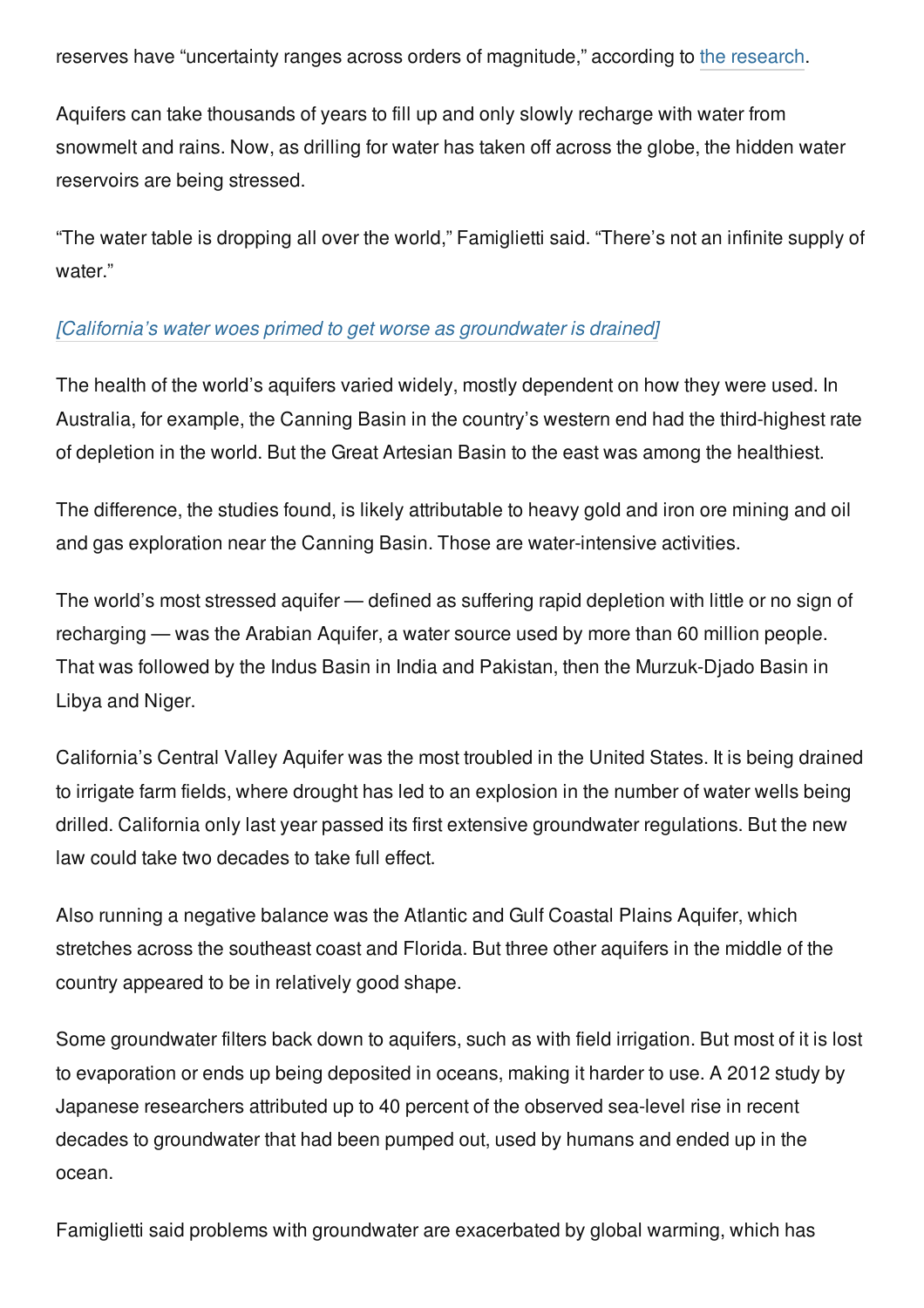caused the regions closest to the equator to get drier and more extreme latitudes to experience wetter and heavier rains. A self-reinforcing cycle begins. People living in mid-range latitudes not only pump more water from aquifers to contend with drier conditions, but that water — once removed from the ground — also then evaporates and gets recirculated to areas far north and south.

The studies were published Tuesday in the Water Resources Research journal.

Famiglietti said he hoped the findings would spur discussion and further research into how much groundwater is left.

"We need to get our heads together on how we manage groundwater," he said, "because we're running out of it."



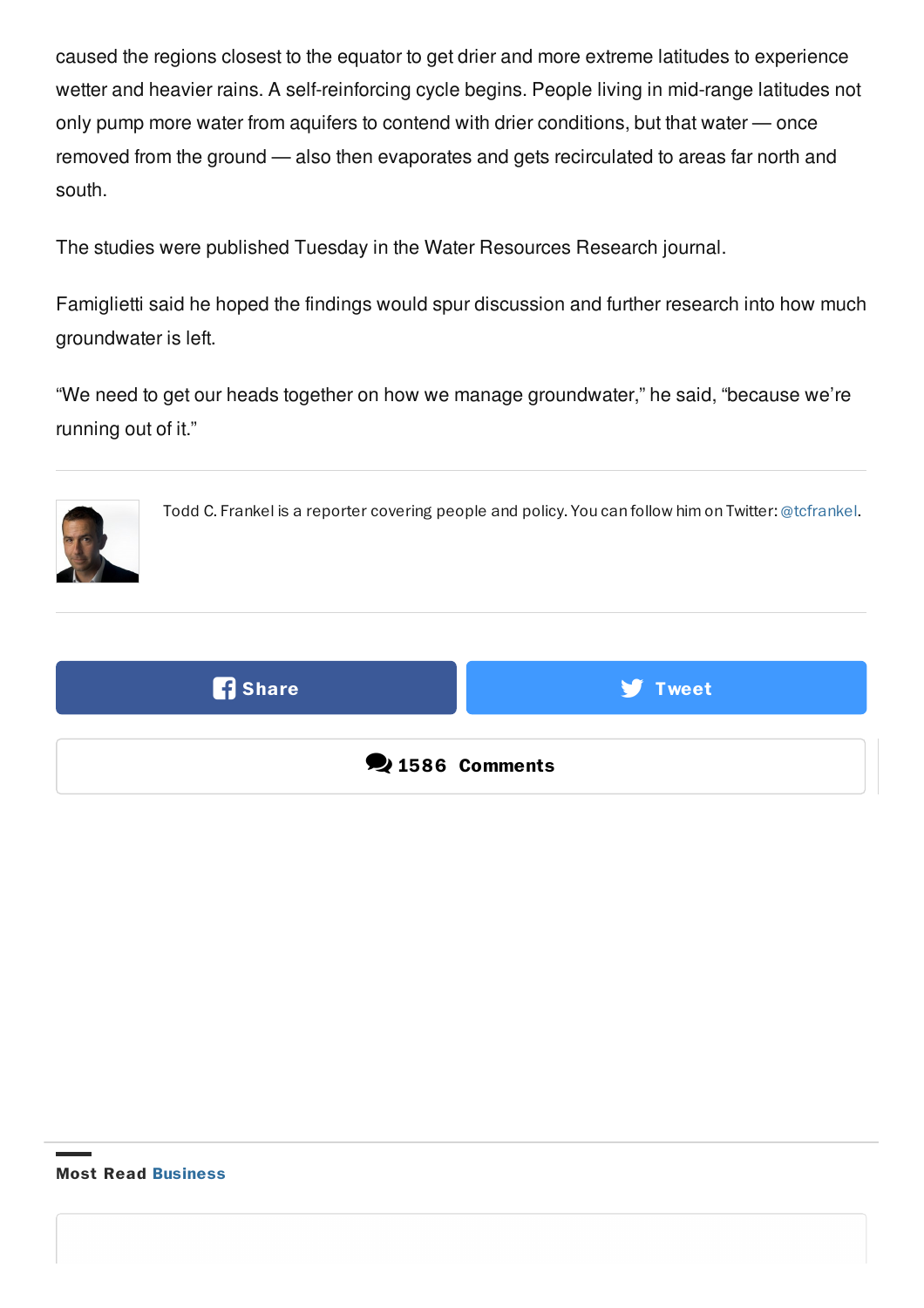| $\mathbf{1}$   | This photo captures America's relationship with guns                                         |  |
|----------------|----------------------------------------------------------------------------------------------|--|
| $\overline{2}$ | You have to see how many more people are killed by guns in America to<br>actually believe it |  |
| 3              | A woman will appear on redesigned \$10 bill in 2020. Who will it be?                         |  |
| 4              | The ugly truth about hate crimes $-$ in 5 charts and maps                                    |  |
| 5              | 11 essential facts about guns and mass shootings in the United States                        |  |

#### **The Most [Popular](//www.washingtonpost.com/themost?tid=themost_sb_header) All Over**

**The Washingt on Post A woman will appear on redesigned \$10 bill in 2020. Who will it be?**

**The Denver Post White gunman caught in killing of 9 in historic black church**

**WNYC - New York Public Radio GOP Hopefuls; Fewer Abortions; the Roberts Court**







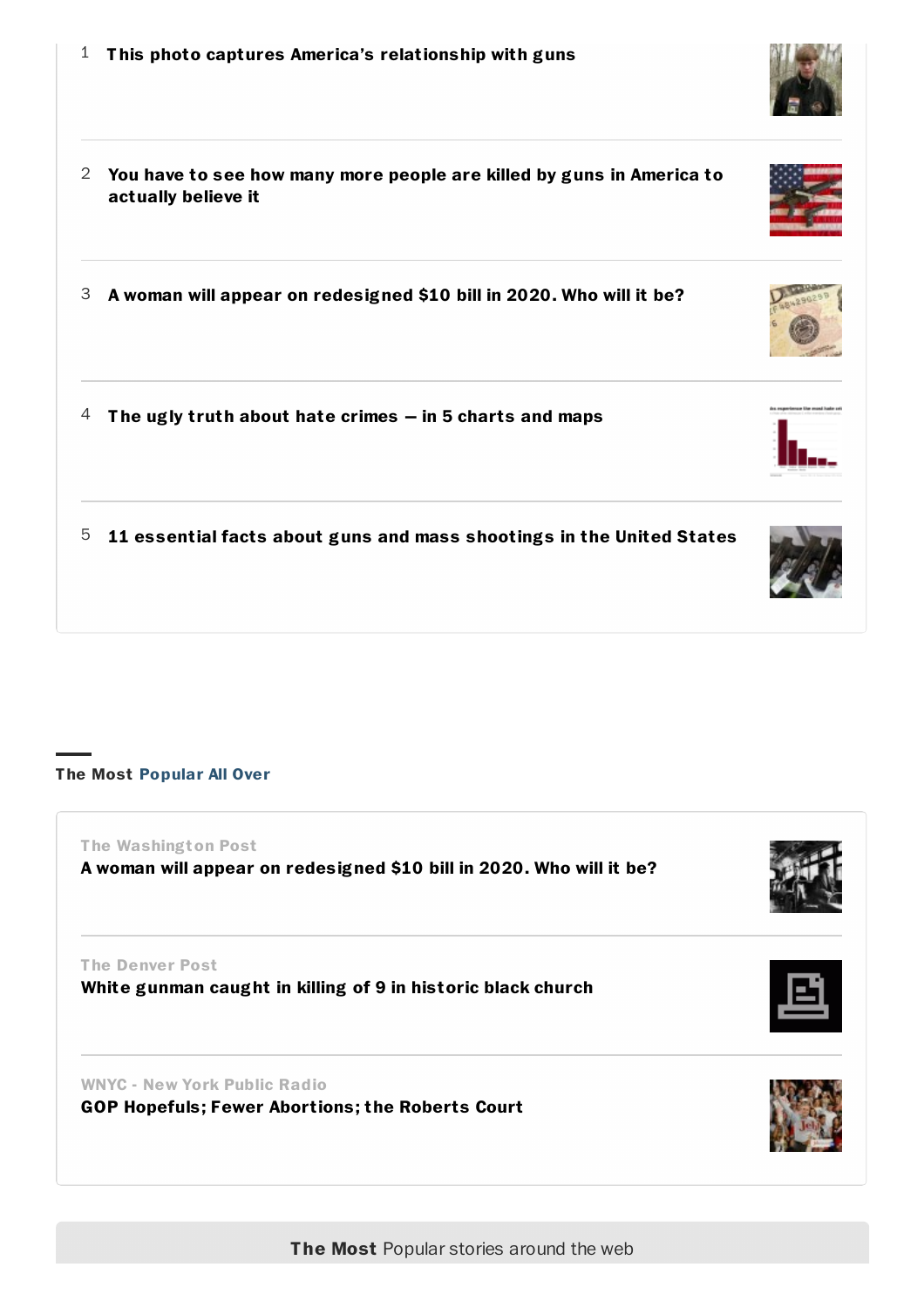## **Get the Daily 202 Newsletter**

Free daily updates delivered just for you.

E-mail address **Add**

#### **Our Online Games**

Play right from this page



**Genre(s):** Strategy **Mahjongg Dimensions** It's 3D Mahjongg- you don't even need to wear 3D glasses!



### **Genre(s):** Strategy **Sudoku** Put on your Sudoku hat and get ready for a challenging Sudoku puzzle!



#### **Genre(s):** Word **Daily Crossword** Same fun of crosswords but online!



## **Genre(s):** Word **The Sunday Crossword**

It's all the fun of crosswords without needing a pen and eraser!

#### **washingt [onpost.com](//www.washingtonpost.com)**

© 1996-2015 The Washington Post

Help and [Contact](//www.washingtonpost.com/actmgmt/help/) Us Terms of [Service](//www.washingtonpost.com/terms-of-service/2011/11/18/gIQAldiYiN_story.html) [Privacy](//www.washingtonpost.com/privacy-policy/2011/11/18/gIQASIiaiN_story.html) Policy Print [Products](//www.washingtonpost.com/terms-of-sale-for-print-products/2014/05/08/d60c4bc8-d6c0-11e3-aae8-c2d44bd79778_story.html) Terms of Sale Digital [Products](//www.washingtonpost.com/terms-of-sale-for-digital-products/2014/05/06/b7763844-cbf9-11e3-93eb-6c0037dde2ad_story.html) Terms of Sale [Submissions](//www.washingtonpost.com/discussion-and-submission-guidelines/2011/11/21/gIQAuvIbiN_story.html) and Discussion Policy RSS Terms of [Service](//www.washingtonpost.com/rss-terms-of-service/2012/01/16/gIQAadFYAQ_story.html) Ad [Choices](//www.washingtonpost.com/how-can-i-opt-out-of-online-advertising-cookies/2011/11/18/gIQABECbiN_story.html)